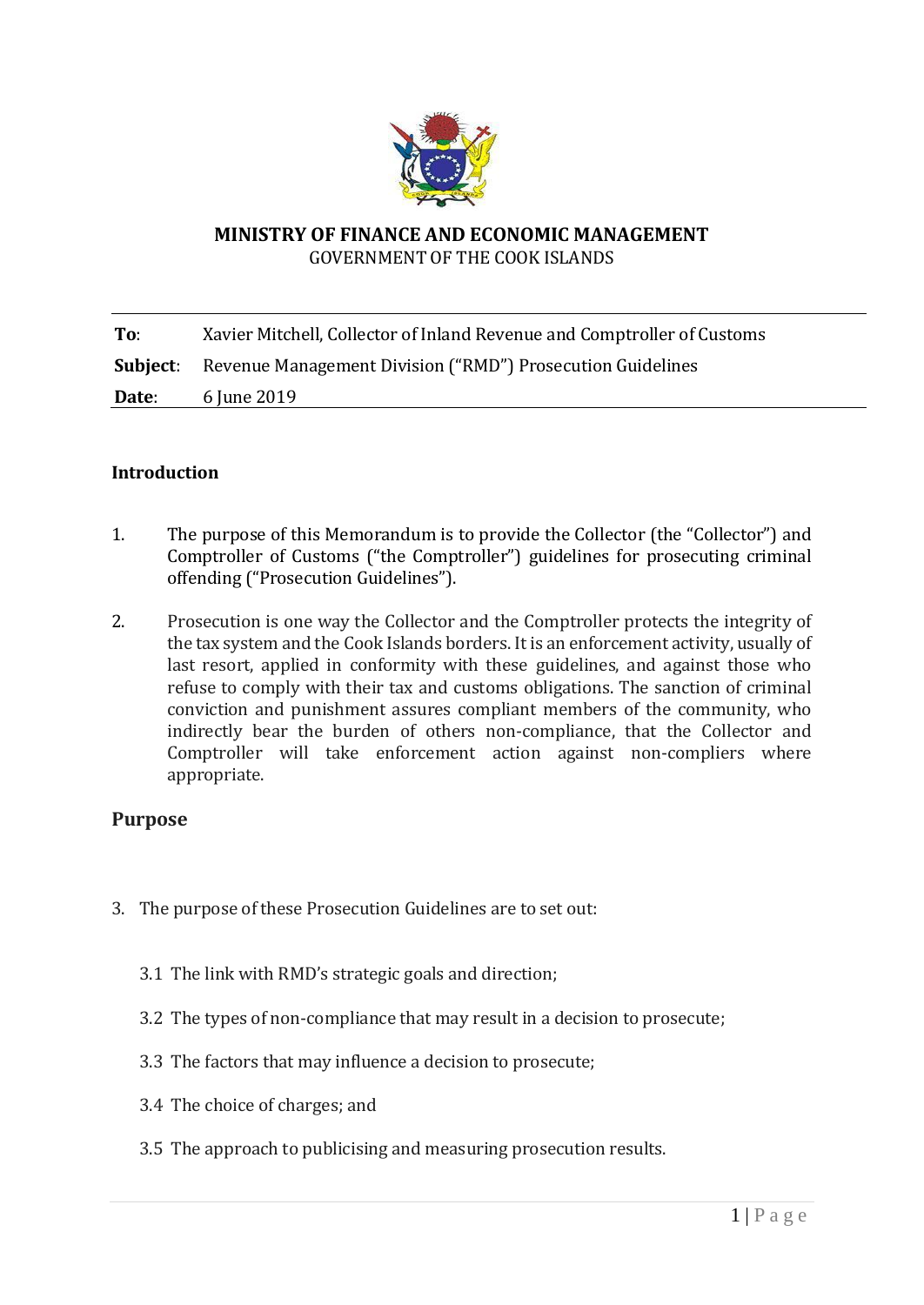4. These guidelines are designed to ensure a consistent approach to the Collector and Comptrollers' approach to prosecutions of criminal offending under legislation administered by the Collector and Comptroller.

### **Link to strategic goals and direction**

- 5. The link to RMD's strategic goals and direction concerns compliance, the contributions necessary to the economic and social well-being of the Cook Islands by collecting revenue to pay for public services, and protecting of the Cook Islands boarders.
- 6. Prosecution activity supports, amongst other things:
	- 6.1 Maintaining the public conference and trust in the tax and customs systems by ensuring all members of the community pay the correct amount of liability required by law, and by ensuring the boarders of the Cook Islands are protected;
	- 6.2 Ensuring true, complete and accurate information is supplied to RMD as and when required by law; and
	- 6.3 Act as a deterrent against tax and customs offending which impacts upon the community as a whole.

## **RMD's compliance model**

7. The Collector and Comptroller undertakes certain law enforcement activities to protect the integrity of the tax and customs system. The following compliance model guides the approach.

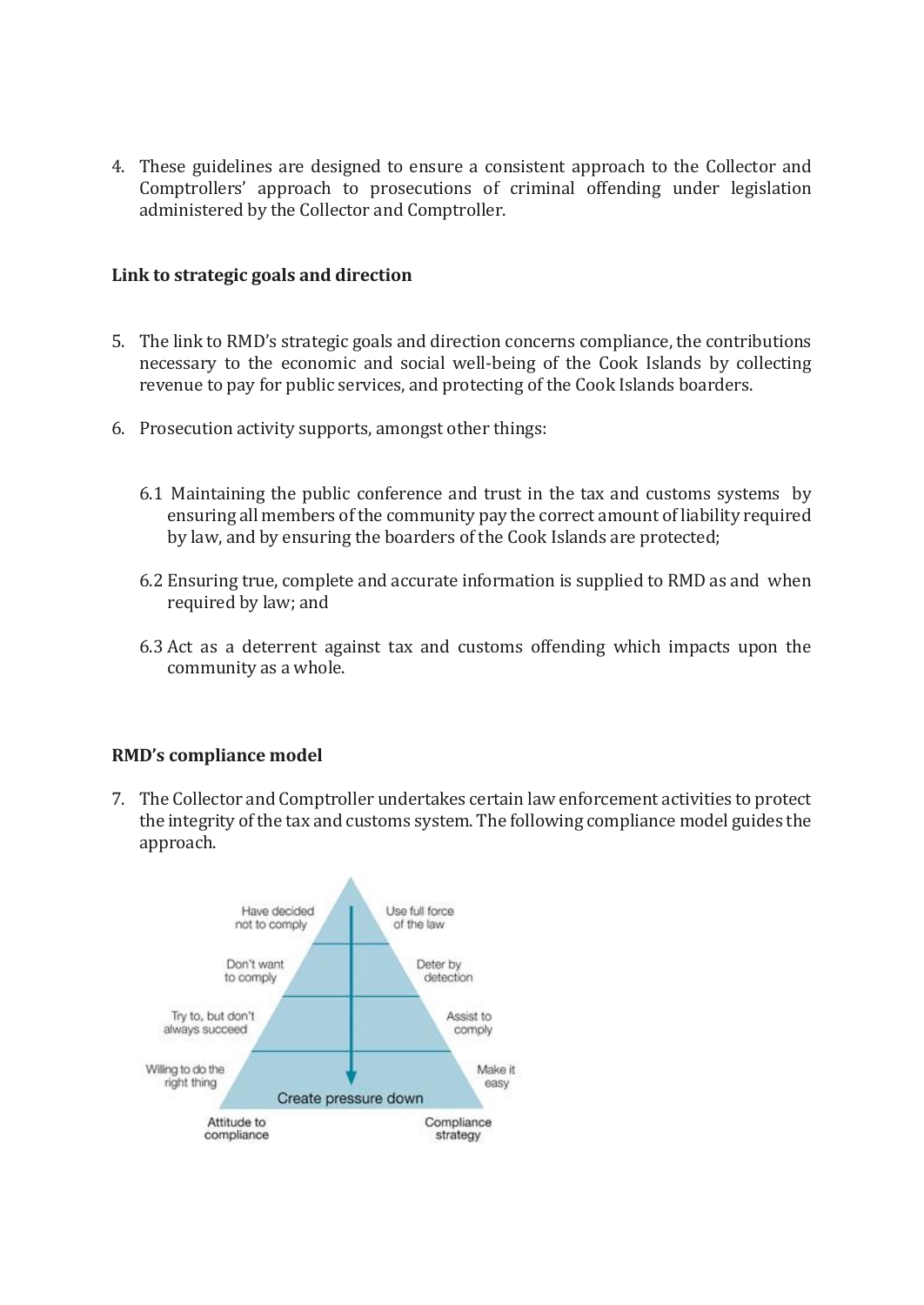- 8. Most customers, represented by the pyramid's two lower levels try to or do comply with their obligations. RMD's main compliance responses are aimed at helping these customers where they err and generally making it easy for them to get it right and hard to get it wrong.
- 9. Unfortunately some customers the pyramid's top two levels are reluctant to comply. In the worst cases they deliberately and actively evade their responsibilities in breach of their legal responsibilities. In this context evasion of tax and customs duties has been appropriately characterised by the Court as 'theft from the community.'
- 10. RMD's first and main response to non-compliant behaviour is education. At the top level of deliberate non-compliance, the Collector and Comptroller enforces compliance by prosecuting offenders. The purpose is to create 'downward pressure' that moves noncompliers from the top of the model to a position lower down.
- 11. These Prosecution Guidelines support RMD's strategic direction and the Collectors and Comptrollers statutory responsibilities by describing factors designed to ensure that prosecution:
	- 11.1 Is an appropriate, consistent and fair response for the type and level of noncompliance identified;
	- 11.2 Positively influences future compliance by appropriate publicity of convictions;
	- 11.3 Is an integral component of a balanced compliance programme; and
	- 11.4 Recognises and affirms compliant behaviour.

## **The types of non-compliance that may result in a decision to prosecute**

- 12. The Collector and Comptroller may prosecute criminal non-compliance under the Income Tax Act 1997 (and related Regulations), Value Added Tax Act 1997, Departure Tax Act 2012, and Customs Revenue and Boarder Protection Act 2012. Prosecutions may also be conducted, where appropriate, under other Acts, such as the Crimes Act 1969, Arms Ordinance 1954, and Narcotics and Misuse of Drugs Act 2004.
- 13. The Collector and Comptroller engages with other law enforcement agencies, including the Cook Islands Police and Financial Intelligence Unit to deal with non-compliance. Subject to section 7 of the Income Tax Act 1997, the Collector may refer cases to the other law enforcement agencies for investigation.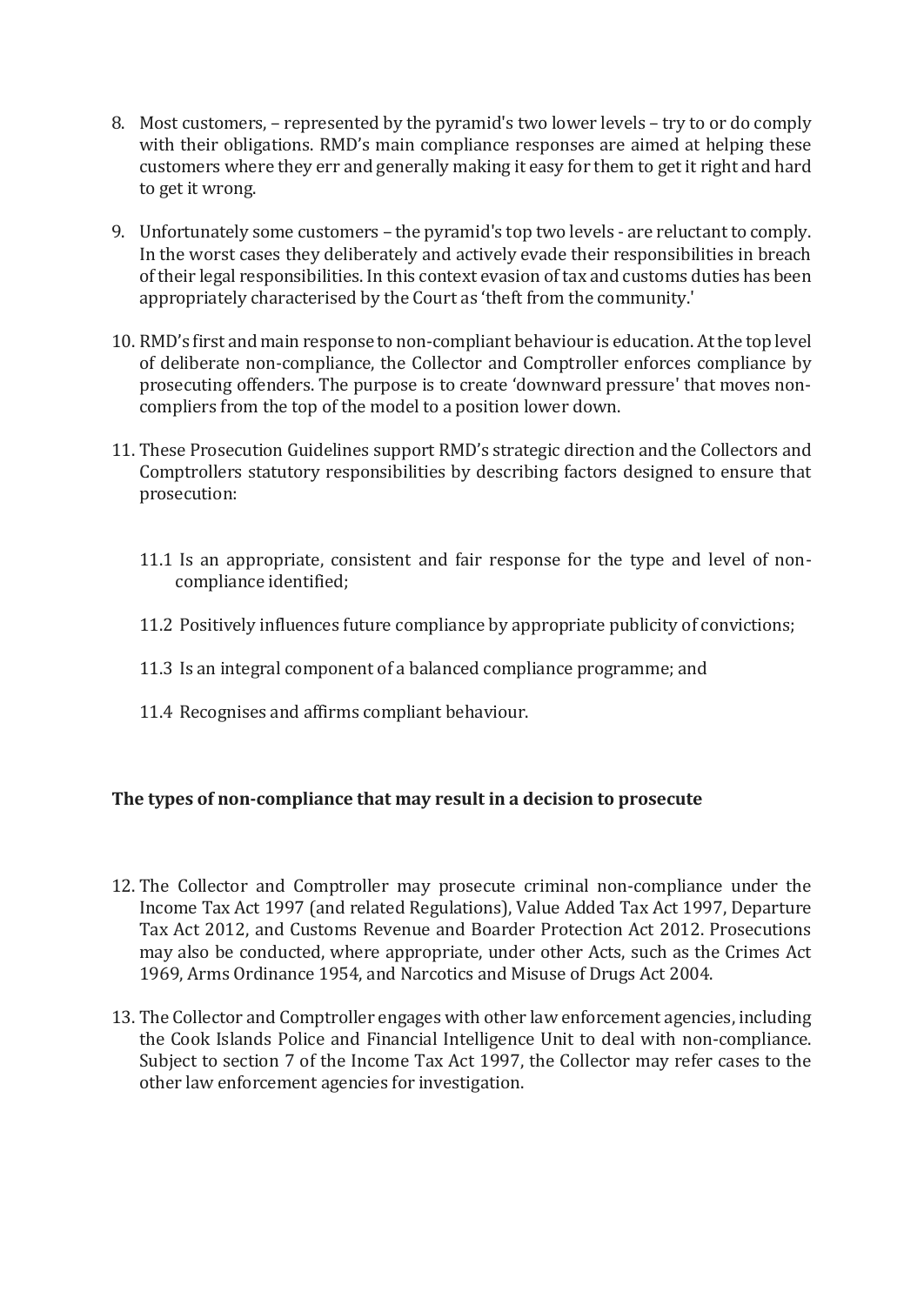# **Types of non-compliance that justify prosecution**

- 14. Examples of non-compliant behaviours that may justify prosecution action, includes amongst other things:
	- 14.1 Non-filing of tax returns;
	- 14.2 Falsifying documents intended to be provided to the Collector or Comptroller;
	- 14.3 Making false declarations and breaching broader entry obligations;
	- 14.4 Defrauding the Comptroller of revenue;
	- 14.5 Failing to provide information when requested by the Collector or Comptroller;
	- 14.6Obstruction of the Collector and Comptroller in the execution of his/her lawful duties;
	- 14.7 Misuse of revenue held in trust, such as PAYE deductions;
	- 14.8 False refund/deduction/rebate customs claims;
	- 14.9 The importation of prohibited, dangerous or undeclared goods; and
	- 14.10 Money lauding and terrorist financing.
- 15. The Collector and Comptroller may also prosecute third parties for aiding, abetting, or conspiring in, the commission of criminal conduct or for inciting, counselling or procuring persons to engage in such conduct.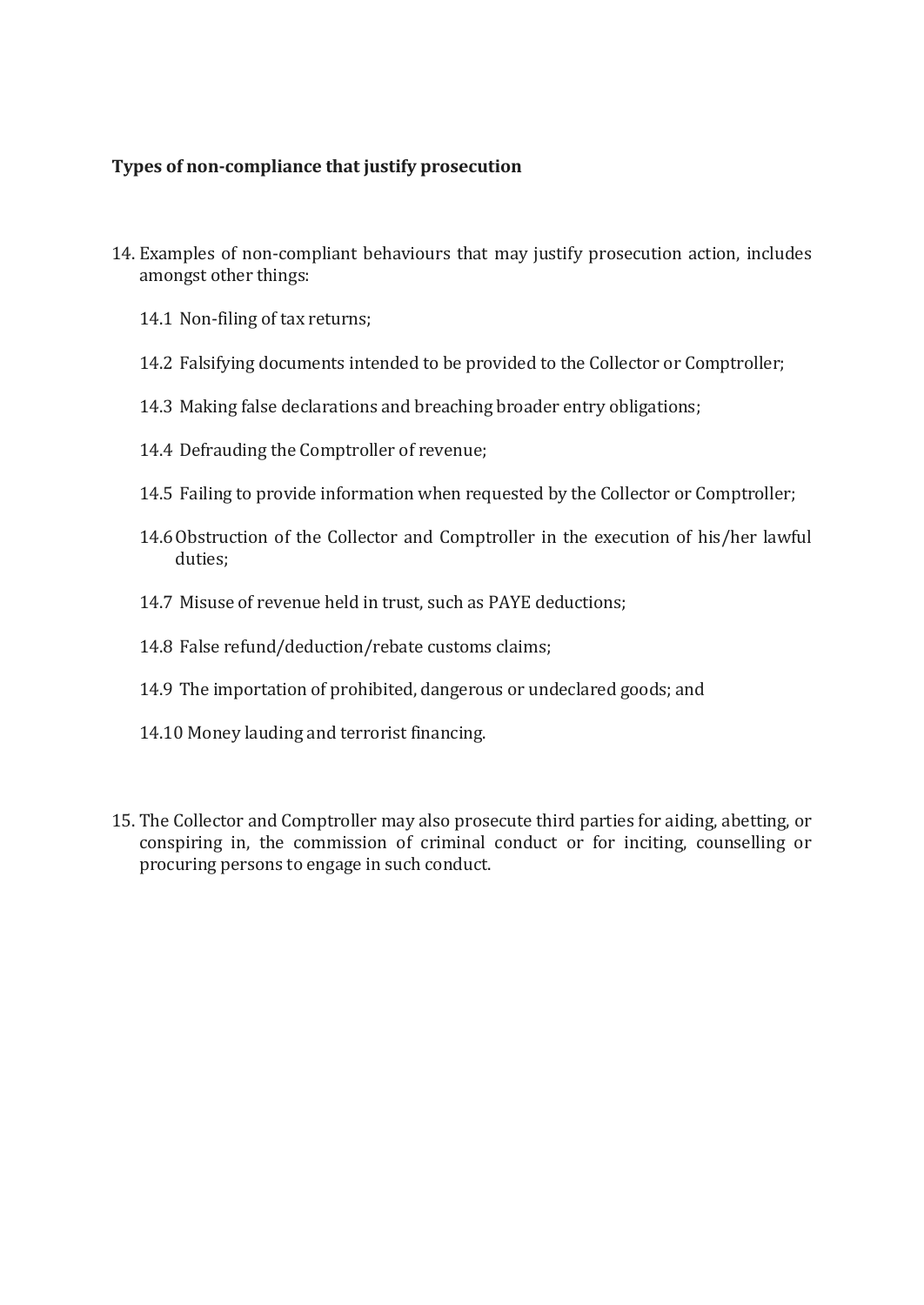# **Factors that may influence the Collector and Comptrollers' decision to prosecute<sup>1</sup>**

16. The decision to prosecute is governed by two important considerations. Firstly, the Collector and Comptrollers' decision to prosecute must be free of pressure from sources not properly part of the prosecution decision-making process. Secondly, the prosecution decision will be made once the prosecutor is satisfied of two things: (i) that the Evidential Test is met, (i.e. that there is evidence sufficient to provide a reasonable prospect of conviction), and (ii) that the Public Interest test is met (i.e. that only those breaches of the criminal law where the public interest warrants a prosecution will proceed to that step.

## *The Evidential Test*

 $\overline{a}$ 

17. The Evidential Test is fundamental. There must never be a prosecution without evidence providing a reasonable prospect of conviction.

*The Public Interest Test*-*Factors favouring prosecution*

- 18. The general public interest factors include, but are not limited to<sup>2</sup>:
	- 18.1 The predominant consideration is the seriousness of the offence. The gravity of the maximum sentence and the anticipated penalty is likely to be a strong factor in determining the seriousness of the offence;
	- 18.2 Where the offence is prevalent;
	- 18.3 Where the defendant was a ringleader or an organiser of the offence;
	- 18.4 Where the offence was premeditated;
	- 18.5 Where the offence was carried out by a group;

<sup>&</sup>lt;sup>1</sup> The Collector and Comptroller has reference to the principles set out in the New Zealand Solicitor General Prosecution Guidelines 2013, with any necessary modification, and in conjunction with these guidelines, when making decisions to prosecute. (http://www.crownlaw.govt.nz/publications/prosecutionguidelines/)

<sup>&</sup>lt;sup>2</sup> These factors are derived from the NZ Solicitor General Prosecution Guidelines 2013 with any necessary modification.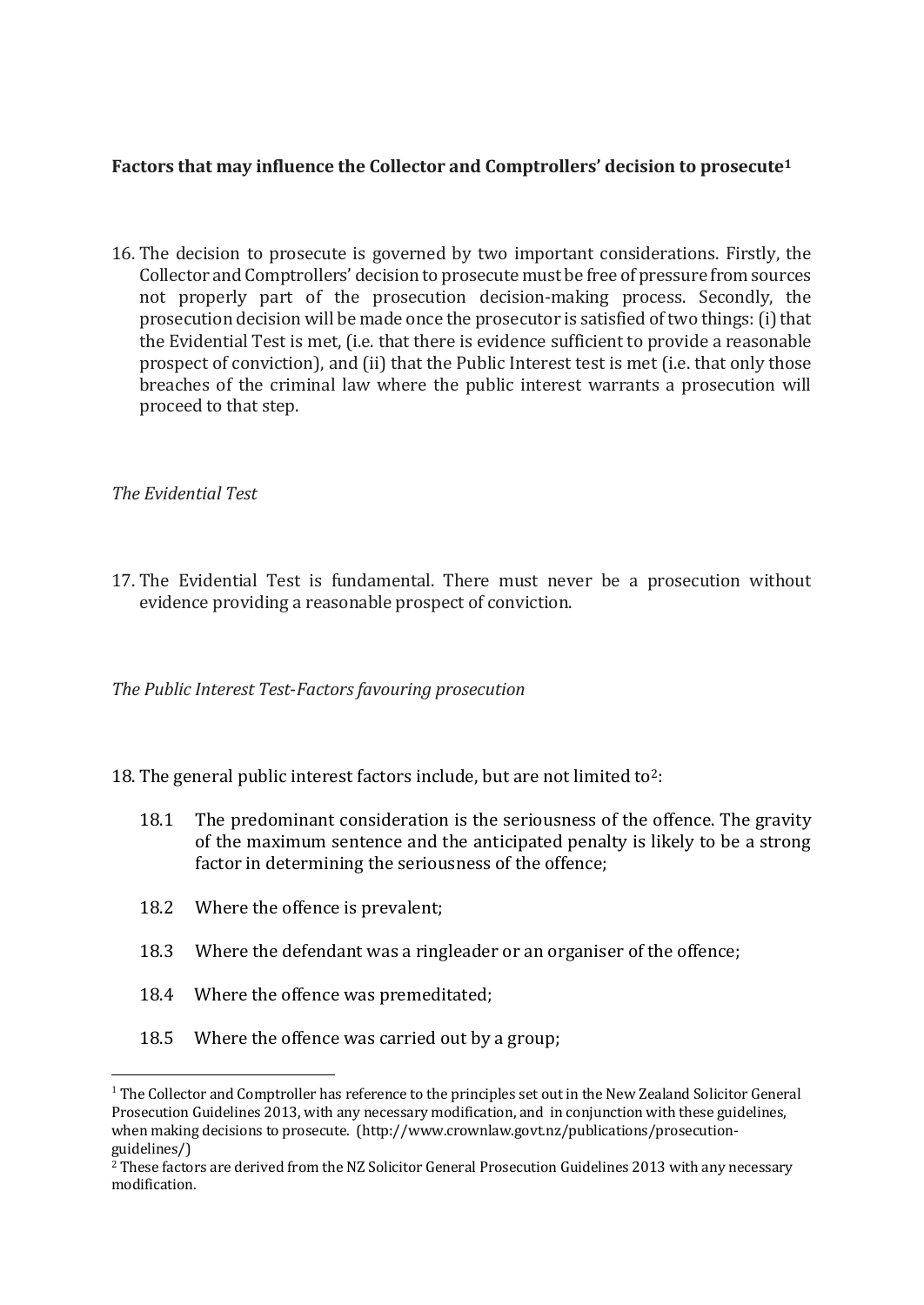- 18.6 Where the offence was an incident of organised crime;
- 18.7 Where the offence has resulted in serious financial loss to the Crown or society;
- 18.8 Where the defendant was in a position of authority or trust and the offence is an abuse of that position;
- 18.9 Where there is any element of corruption;
- 18.10 Where there are grounds for believing that the offence is likely to be continued or repeated, for example, where there is a history of recurring conduct;
- 18.11 Where the defendant has relevant previous convictions, suspended sentences or cautions;
- 18.12 Where the defendant is alleged to have committed an offence whilst on bail or subject to a sentence, or otherwise subject to a Court order;

*The Collectors and Comptrollers specific Public Interest factors*

- 19. In addition to the general Public Interest factors, the Collector and Comptroller will also consider the following specific factors which favour prosecution:
	- 19.1 Conformity with RMD's compliance strategies, especially current risk factors (e.g. accommodation and construction industry, cash economy);
	- 19.2A history of non-compliance (not restricted to previous convictions);
	- 19.3The degree of non-compliance (e.g. the gravity & prevalence of offending);
	- 19.4Loss of government revenue (greater loss equals more reason to prosecute);
	- 19.5Damage to the integrity of the revenue or customs system or boarder security;
	- 19.6Damage to society caused by the prohibited importation of items (i.e. drugs, firearms, dangerous and prohibited goods, and objectionable materials);
	- 19.7Misuse of corporate entities for a criminal purposes; and
	- 19.8Organised and systematic attacks on the tax and Customs systems.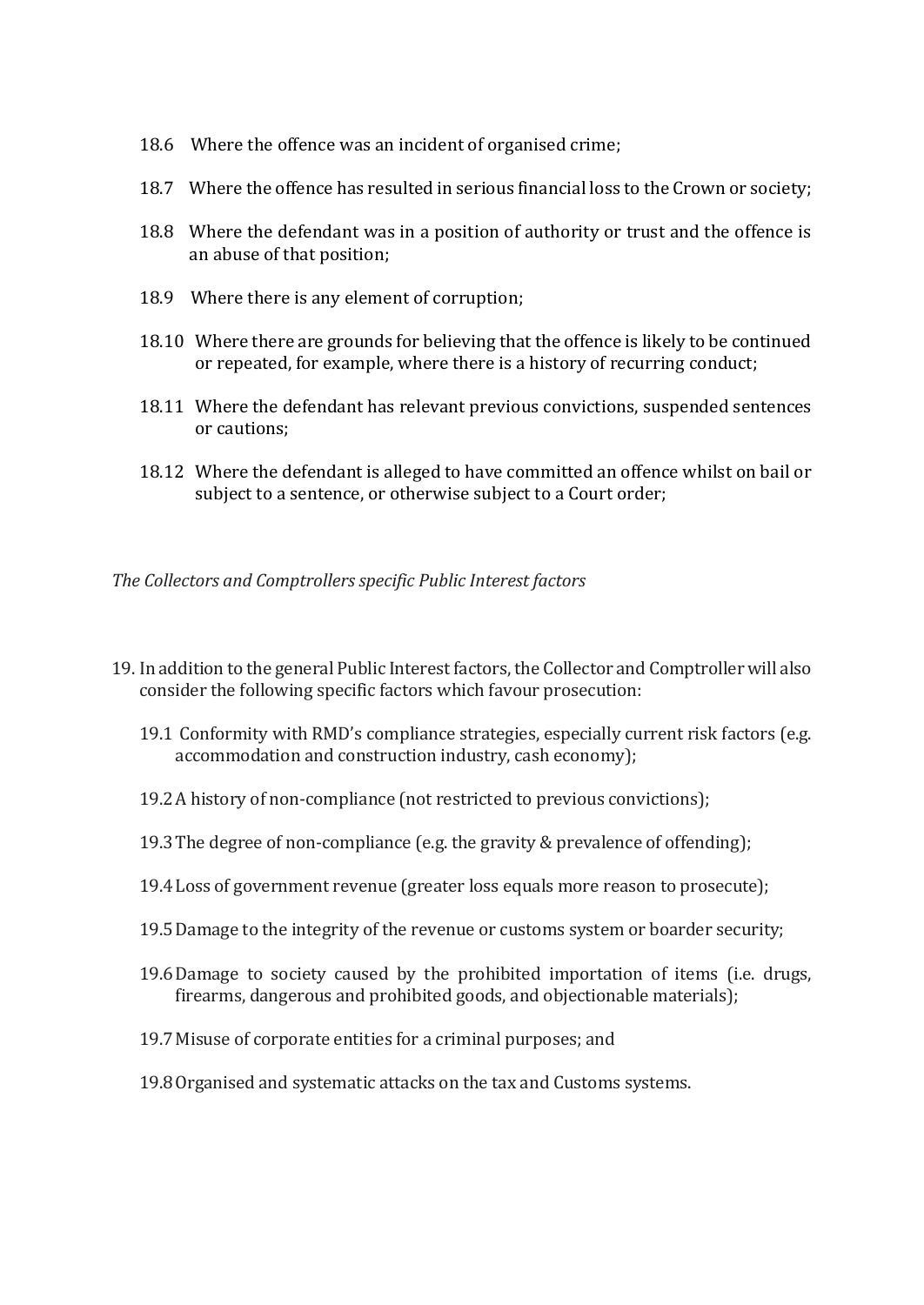- 20. The factors against prosecution include:
	- 20.1 The availability of effective alternatives to prosecution (e.g. where a defaulter has made good the losses to the Revenue, has paid any additional taxes or duties, and the educational/compliance/integrity/deterrence aspect is met by imposition of a suitable civil penalty); and
	- 20.2 Where alternatives to prosecution are available and a prosecution, though still justifiable, would consume resources that could be better used elsewhere.

#### **The choice of charges**

- 21. Many offences against the legislation administered by the Collector and Comptroller also fall within the definitions of crimes under other enactments, including, the Crimes Act 1969, Arms Ordinance 1954, and Narcotics and Misuse of Drugs Act 2004.
- 22. The choice of charges depends on the evidence, the avoidance of technicalities and the ease of explaining specific crimes to juries. Public interest factors also bear on the choice of charges.

#### *Procedural matters*

- 23. The Collector and Comptroller will, where appropriate and provided for by the relevant Act, lay representative charges. Representative charges are used for convenience and administrative ease, as revenue and Customs offending often involves multiple repeated conduct, in which only the date of offending is materially different.
- 24. In suitable cases the Collector and Comptroller may also lay charges in the alternative.
- 25. Given the wide range of offences that can be charged for tax and customs offending, some of these offences are punishable by fine only, while other charges are punishable by terms of imprisonment. The selection of the nature of the charges will determine whether there is a right to elect trial by Judge, Justices or by a jury in accordance with the Judicature Act 1980-1981.